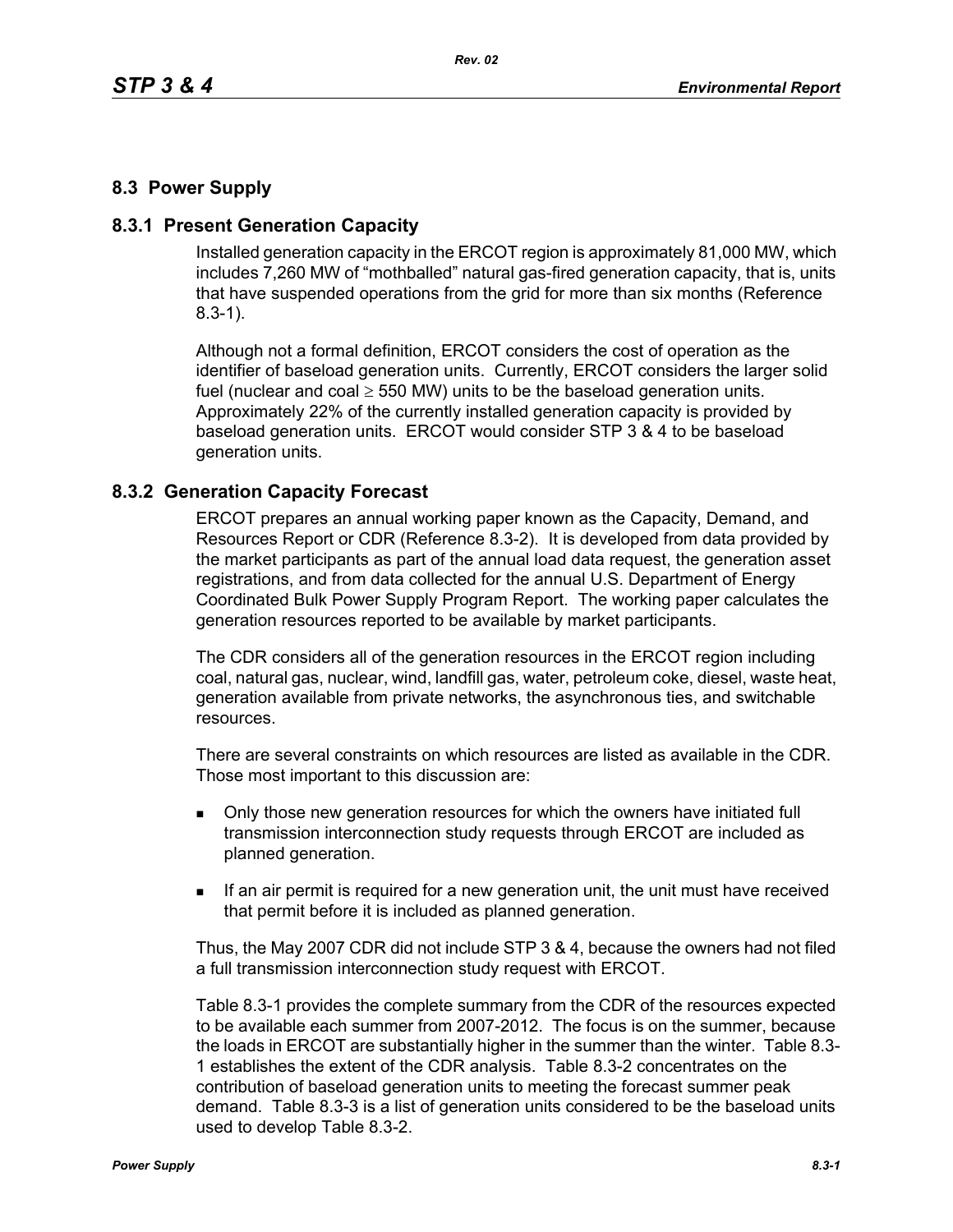Figure 8.3-1 is contained in the CDR and provides the ERCOT generation capacity projections for 2012-2027. The program that develops the curves takes many factors into consideration:

- **Increasing age of generation units, which may lead to inefficiency, increased** outage time, or reduced output capacity
- New units being connected to the grid (capacity and date) based on market participants' reported plans
- Units being decommissioned (capacity and date) in accordance with market participants' reported plans
- Units being mothballed (capacity and date) based on market participants' reported plans
- Units being taken out of mothballed status and reconnected to the grid (capacity and date) based on market participants' reported plans

The figure provides three possible capacity scenarios based on the aging of existing units to assist the market participants in making sound economic decisions. Based on company operating experience and specific economic constraints, some market participants may choose to not operate their units past thirty years, some past forty years, or some past fifty years. The three aging scenarios allow the market participants to understand the forecast generation capacity with and without units of various ages. This provides the market participants flexibility in their economic decisions.

ERCOT does not dictate to the market participants which units should be mothballed, or when mothballed units should be returned to the grid, or when new units should be planned and constructed. ERCOT relies on market economic forces to provide the market participants with the impetus to make such economic decisions. ERCOT simply provides as much information as possible to assist the market participants in making good economic decisions that will benefit the whole ERCOT region.

### **8.3.3 References**

- 8.3-1 ERCOT Report on Existing and Potential Electric System Constraints and Needs, December 2006, available at http://www.ercot.com/news/presentations/2006/2006\_ERCOT\_Reports\_T ransmission Constraints and Needs.pdf.
- 8.3-2 Report on the Capacity, Demand, and Reserves in the ERCOT Region, May 2007, available at http://www.ercot.com/news/presentations/2007/07CDR05172007-final.xls.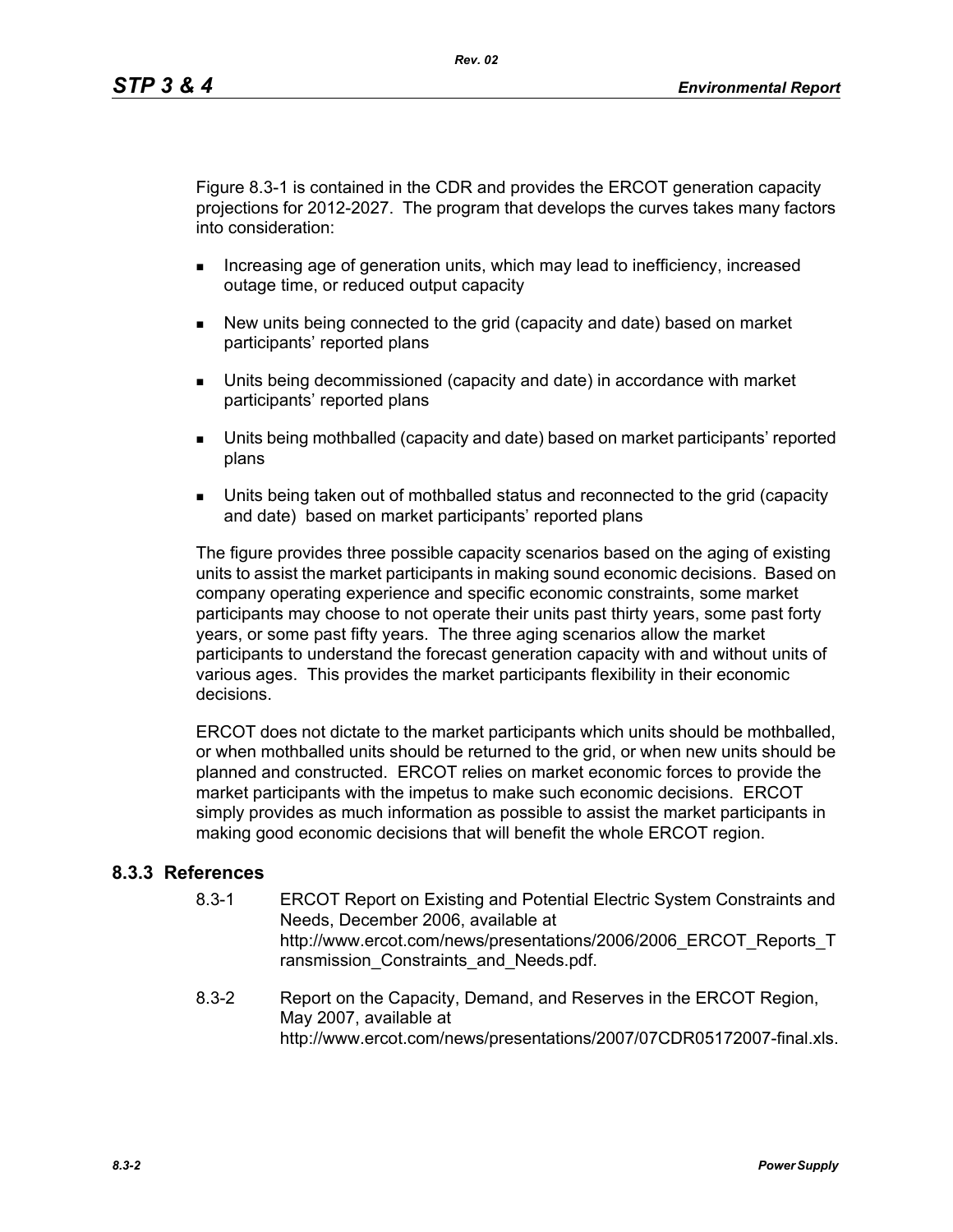| <b>Resources:</b>                                                | 2007   | 2008   | 2009   | 2010     | 2011   | 2012     |
|------------------------------------------------------------------|--------|--------|--------|----------|--------|----------|
| Installed Capacity, MW                                           | 61,424 | 61,424 | 61,424 | 61,424   | 61,424 | 61,424   |
| Capacity from Private Networks, MW                               | 6,513  | 6,217  | 6,217  | 6,217    | 6,217  | 6,217    |
| Effective Load-Carrying Capability (ELCC) of Wind Generation, MW | 298    | 298    | 298    | 298      | 298    | 298      |
| RMR Units under Contract, MW                                     | 169    | 169    | 169    | 169      | 0      | 0        |
| <b>Operational Generation, MW</b>                                |        | 68,108 | 68,108 | 68,108   | 67,939 | 67,939   |
|                                                                  |        |        |        |          |        |          |
| 50 % of Non-Syncronous Ties, MW                                  | 553    | 553    | 553    | 553      | 553    | 553      |
| Switchable Units, MW                                             | 2,848  | 2,848  | 2,848  | 2,848    | 2,848  | 2,848    |
| Available Mothballed Generation, MW                              | 165    | 510    | 419    | 594      | 558    | 522      |
| Planned Units (not wind) with Signed IA and Air Permit, MW       | 0      | 550    | 550    | 550      | 1,300  | 2,100    |
| ELCC of Planned Wind Units with Signed IA, MW                    | 0      | 171    | 174    | 174      | 174    | 174      |
| <b>Total Resources, MW</b>                                       | 71,970 | 72,740 | 72,652 | 72,827   | 73,372 | 74,136   |
|                                                                  |        |        |        |          |        |          |
| less Switchable Units Unavaialble to ERCOT, MW                   | 158    | 317    | 317    | $\Omega$ | 0      | $\Omega$ |
| less Retiring Units, MW                                          | 0      | 375    | 375    | 433      | 433    | 433      |
| <b>Resources, MW</b>                                             |        | 72,048 | 71,960 | 72,394   | 72,939 | 73,703   |

Reference 8.3-2

|  | Table 8.3-2 Forecast Summer Capacity, Baseload Generation Units Only |  |  |  |  |
|--|----------------------------------------------------------------------|--|--|--|--|
|--|----------------------------------------------------------------------|--|--|--|--|

|                                                       | 2007   | 2008   | 2009   | 2010   | 2011   | 2012   |
|-------------------------------------------------------|--------|--------|--------|--------|--------|--------|
|                                                       |        |        |        |        |        |        |
| <b>Resources, MW</b>                                  | 71,812 | 72,048 | 71,960 | 72,394 | 72,939 | 73,703 |
|                                                       |        |        |        |        |        |        |
| <b>Baseload Generation, MW</b>                        | 17,621 | 17,621 | 19,057 | 19,998 | 21,378 | 22,178 |
|                                                       |        |        |        |        |        |        |
| % of Resources that are<br><b>Baseload Generation</b> | 24.5%  | 24.5%  | 26.5%  | 27.6%  | 29.3%  | 30.1%  |
|                                                       |        |        |        |        |        |        |

Compiled from Reference 8.3-2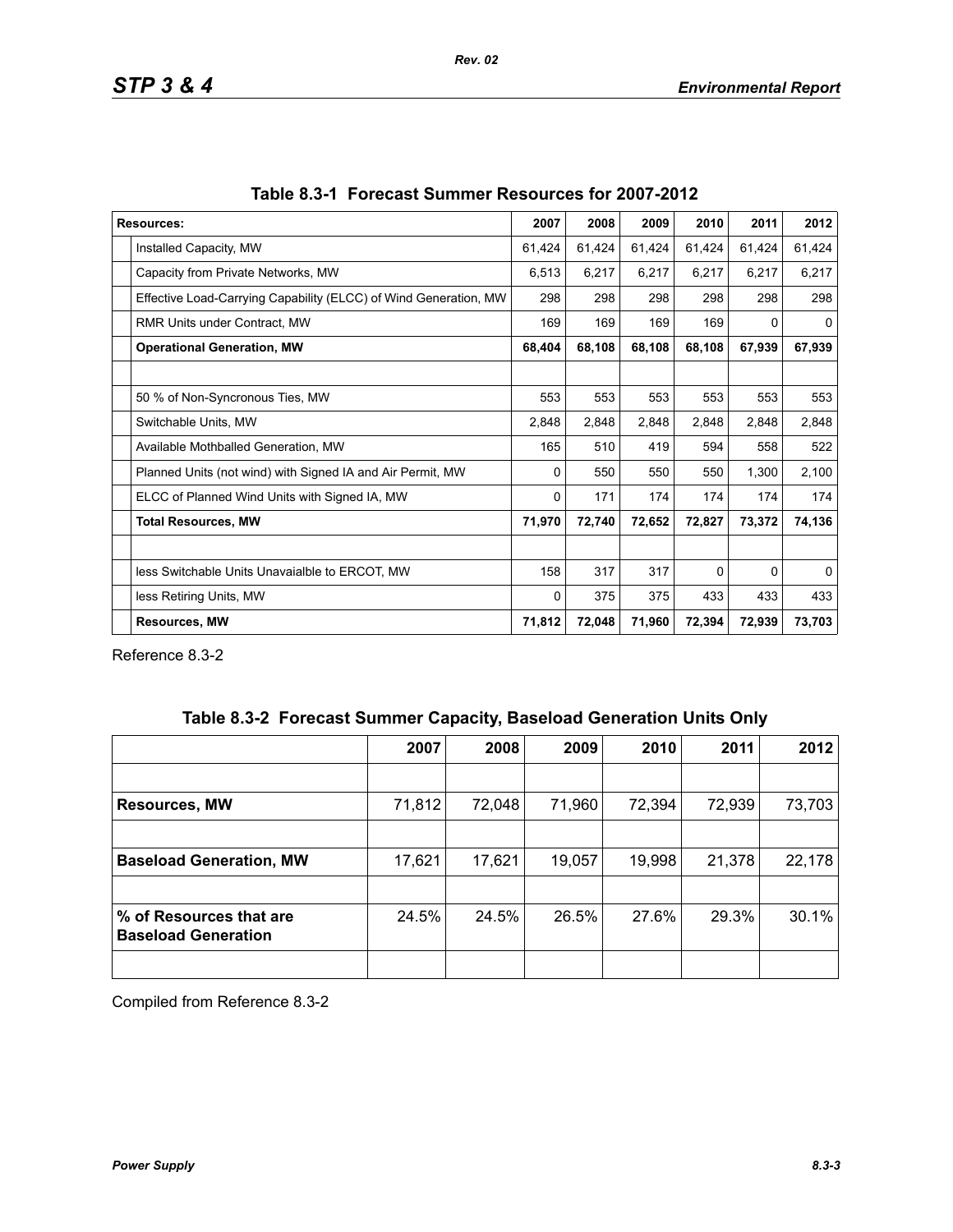|                           | <b>Summer Capacity, MW</b> |        |        |        |        |        |
|---------------------------|----------------------------|--------|--------|--------|--------|--------|
| <b>Unit Name</b>          | 2007                       | 2008   | 2009   | 2010   | 2011   | 2012   |
| Big Brown 1               | 597                        | 597    | 597    | 597    | 597    | 597    |
| Big Brown 2               | 610                        | 610    | 610    | 610    | 610    | 610    |
| Coleto Creek 1            | 633                        | 633    | 633    | 633    | 633    | 633    |
| Comanche Peak 1           | 1,164                      | 1,164  | 1,164  | 1,164  | 1,164  | 1,164  |
| Comanche Peak 2           | 1,164                      | 1,164  | 1,164  | 1,164  | 1,164  | 1,164  |
| Fayette Power Project 1   | 596                        | 596    | 596    | 596    | 596    | 596    |
| Fayette Power Project 2   | 608                        | 608    | 608    | 608    | 608    | 608    |
| JK Spruce 1               | 560                        | 560    | 560    | 560    | 560    | 560    |
| Limestone 1               | 826                        | 826    | 826    | 826    | 826    | 826    |
| Limestone 2               | 853                        | 853    | 853    | 853    | 853    | 853    |
| Martin Lake 1             | 799                        | 799    | 799    | 799    | 799    | 799    |
| Martin Lake 2             | 795                        | 795    | 795    | 795    | 795    | 795    |
| Martin Lake 3             | 804                        | 804    | 804    | 804    | 804    | 804    |
| Monticello 1              | 560                        | 560    | 560    | 560    | 560    | 560    |
| Monticello <sub>2</sub>   | 579                        | 579    | 579    | 579    | 579    | 579    |
| Monticello 3              | 808                        | 808    | 808    | 808    | 808    | 808    |
| Oklaunion 1               | 629                        | 629    | 629    | 629    | 629    | 629    |
| South Texas 1             | 1,282                      | 1,282  | 1,282  | 1,282  | 1,282  | 1,282  |
| South Texas 2             | 1,282                      | 1,282  | 1,282  | 1,282  | 1,282  | 1,282  |
| W A Parish 5              | 657                        | 657    | 657    | 657    | 657    | 657    |
| W A Parish 6              | 645                        | 645    | 645    | 645    | 645    | 645    |
| W A Parish 7              | 567                        | 567    | 567    | 567    | 567    | 567    |
| W A Parish 8              | 603                        | 603    | 603    | 603    | 603    | 603    |
| Oak Grove 1               |                            |        | 855    | 855    | 855    | 855    |
| Sandow <sub>5</sub>       |                            |        | 581    | 581    | 581    | 581    |
| Oak Grove 2               |                            |        |        | 855    | 855    | 855    |
| Comanche Peak 1&2 Upgrade |                            |        |        | 86     | 86     | 86     |
| JK Spruce 2               |                            |        |        |        | 750    | 750    |
| Twin Oaks 3               |                            |        |        |        | 630    | 630    |
| Sandy Creek 1             |                            |        |        |        |        | 800    |
|                           | 17,621                     | 17,621 | 19,057 | 19,998 | 21,378 | 22,178 |

# **Table 8.3-3 Baseload Generation Units for Summer Capacity Forecast**

*Rev. 02*

Compiled from Reference 8.3-2